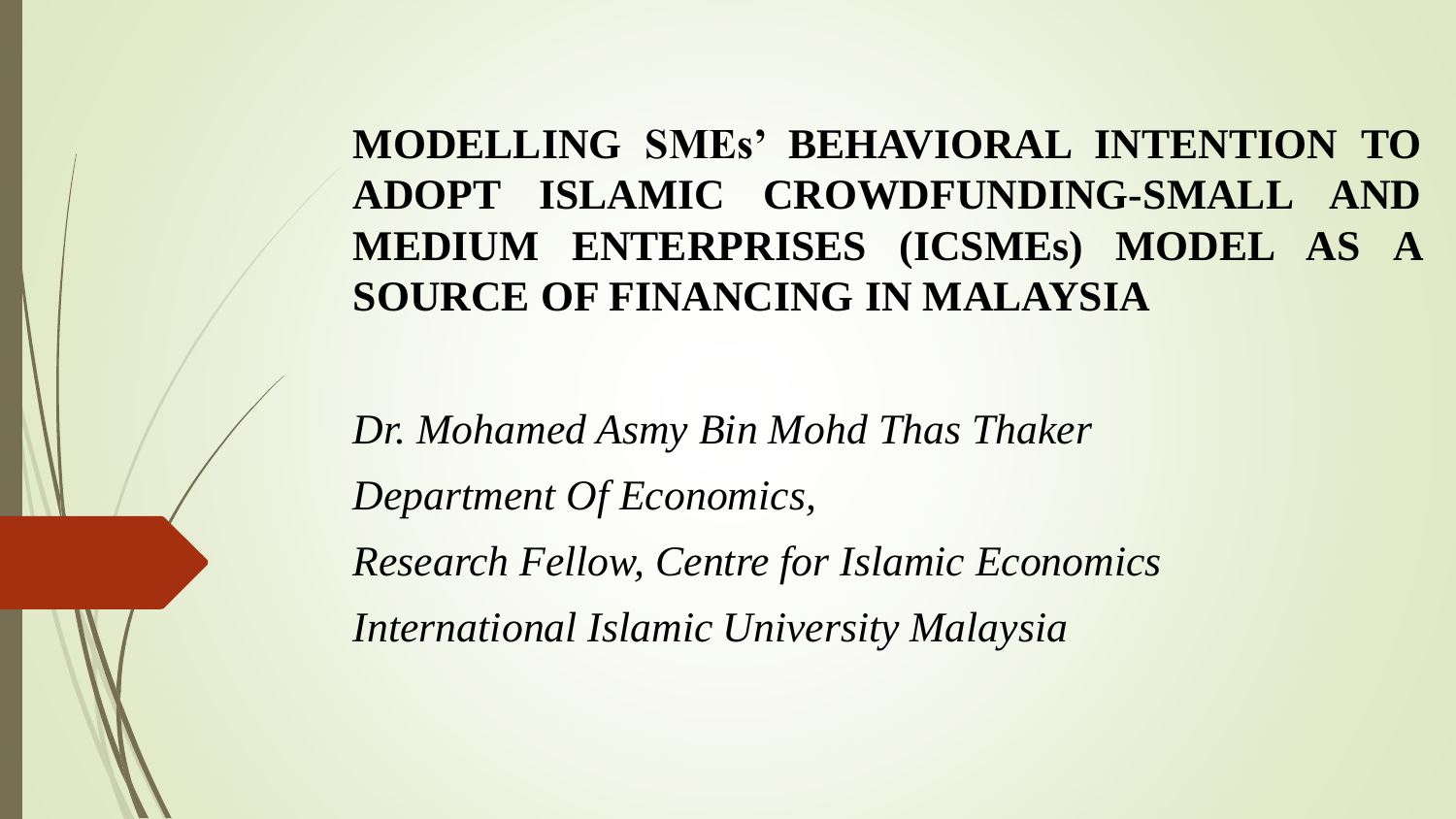# Outline of The Presentation

**Introduction** 

- Objective Of The Study
- Research Methods
- **ICSMEs Model**
- **Major Findings**
- **Implications Of The Study**
- Conclusion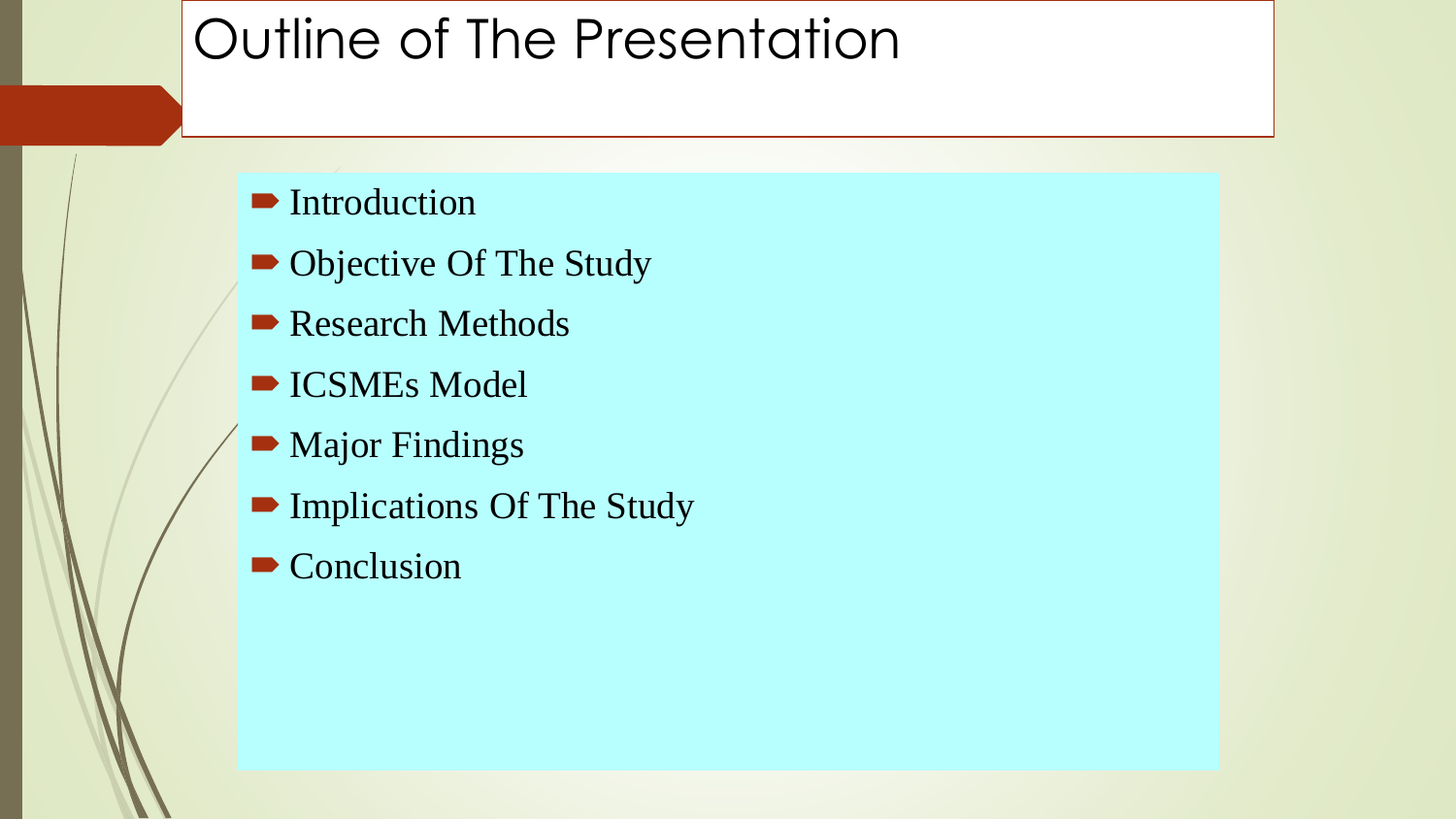### Introduction

- SMEs represent **more than 90%** of total business establishment in most economies of the world. In Malaysia, 97% are SMEs.
- SMEs **contribute** to many aspects such as **employment generation**, **income generation**, **poverty reduction** and **national income**.
- However, SMEs continued to be constrained with **the problem** of **access to finance.**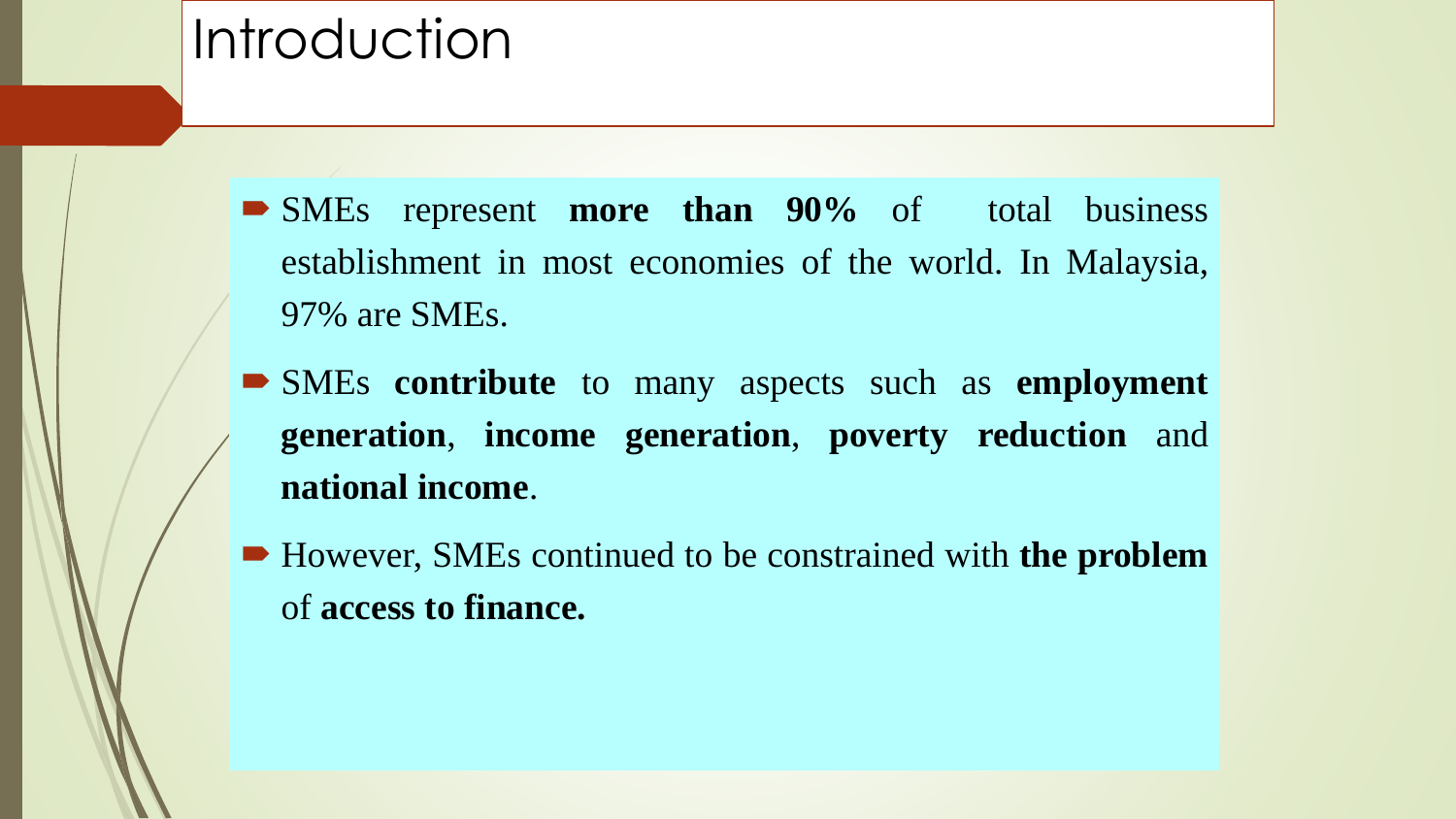- **The problem of accessing finance** [lack of collateral, high cost of financing, insufficient documents to support loan application, the rigidity of the procedures to access financial programs, no financial track record, the nature of the business and long loan processing time]
- The Malaysian government **has taken various measures** to enhance SMEs' accessibility to financial, **but** the impacts are yet to be felt.
- The **existing policies** have **failed** to fulfill their aspirations.
- Furthermore, **an absence of literature** on a **viable** and **attractive model** to address SMEs problems of accessing finance has created the **research gap** for the present study.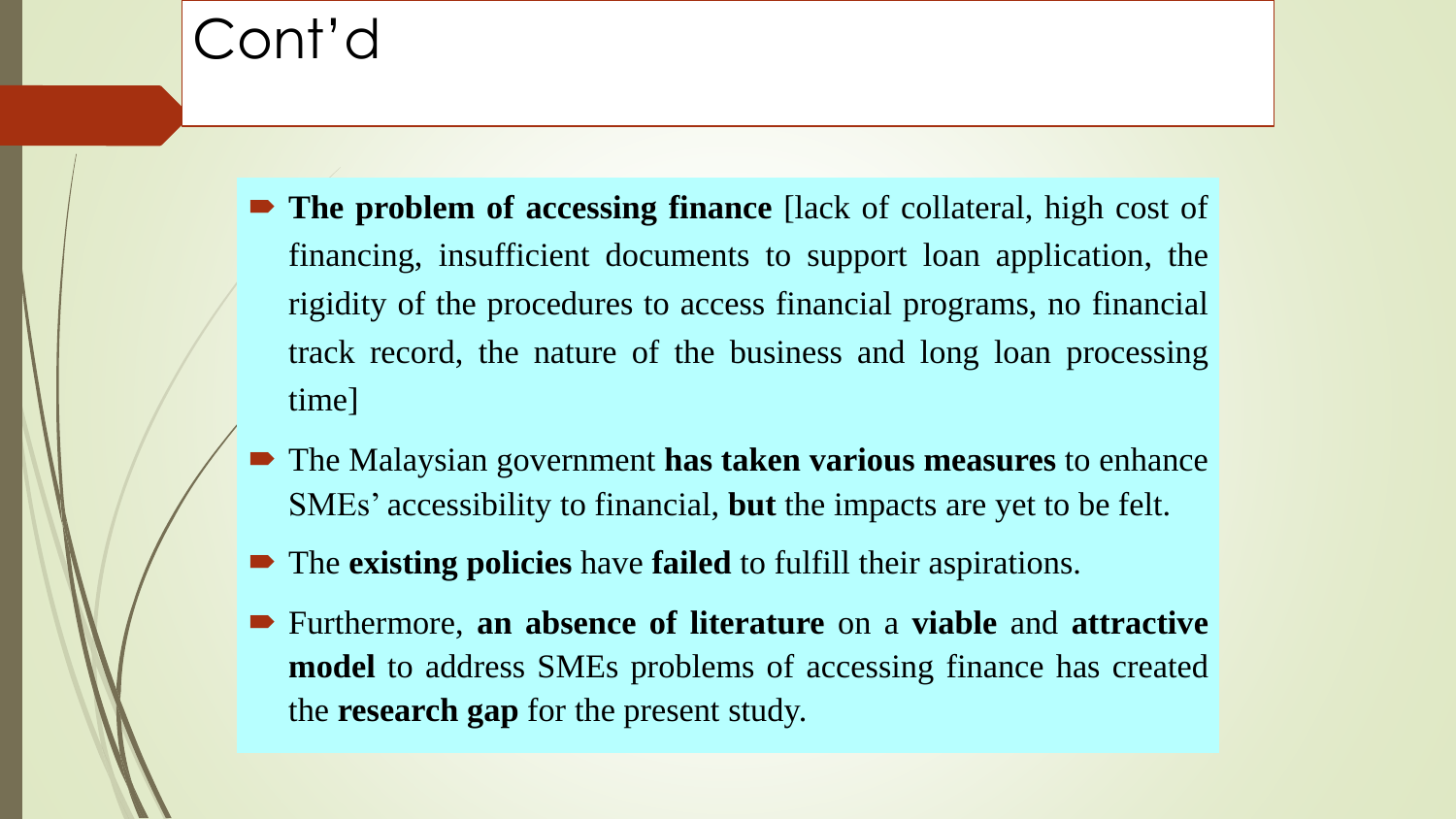# Objective Of The Study

- (i) To demonstrate the extent of financing problem faced by SMEs in Malaysia.
- (ii) To develop an alternative model that is available for effectively addressing the problem mentioned in (i).
- (iii)To examine how the factors of perceived ease of use and perceived usefulness of SMEs can affect their intention to use the model developed in (ii) above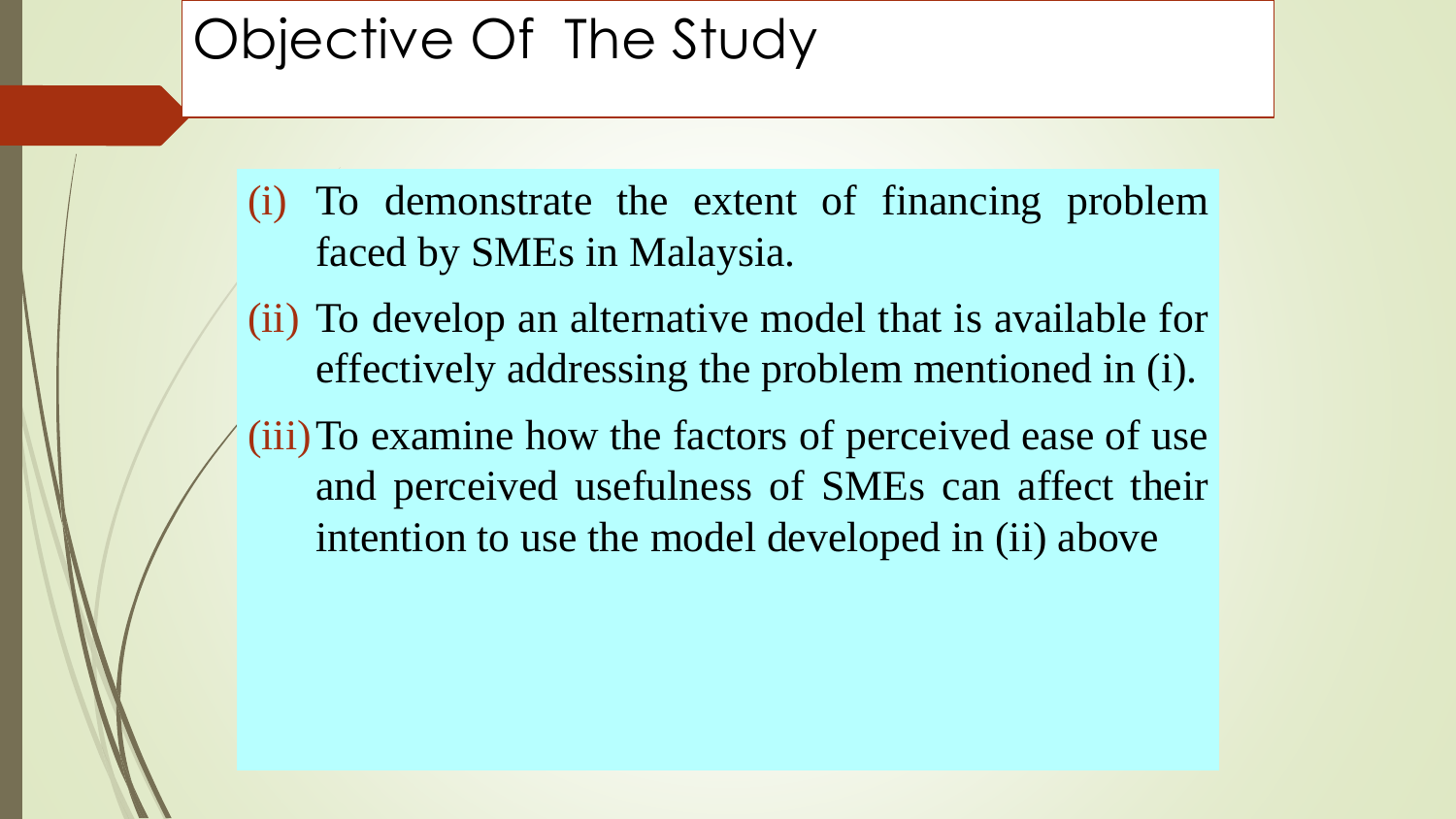### Research Methods

**Content analy**sis (survey of literature) was used to develop ICSMEs model

**Survey data** were collected from a sample of 250 SMEs in Klang Valley (Selangor & Kuala Lumpur) to solicit their **opinion** on the **viability** and **acceptability** of ICSMEs model

**SmartPLS 3.2.7** was used for the **analysis of data**.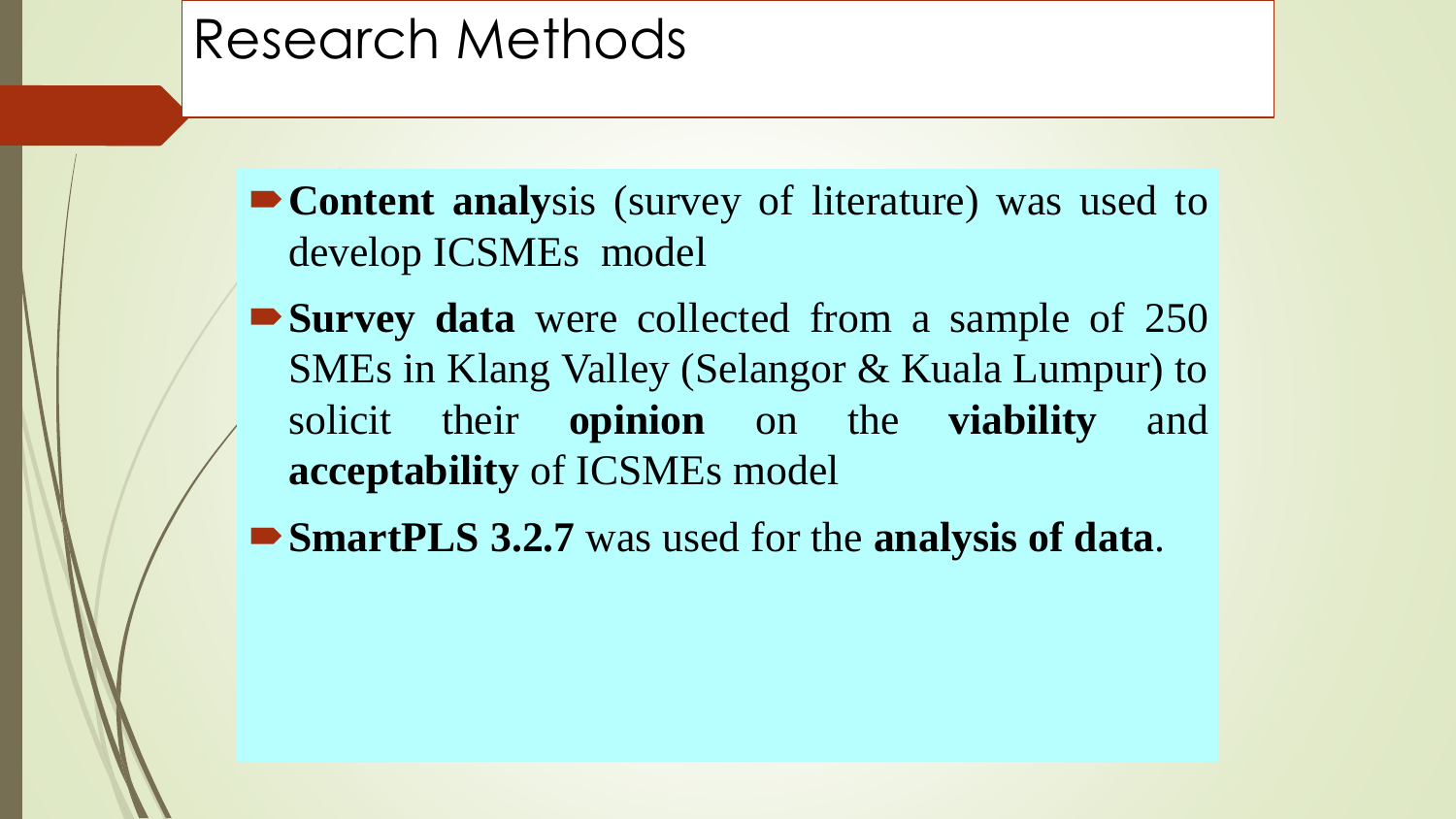## ICSMEs Model

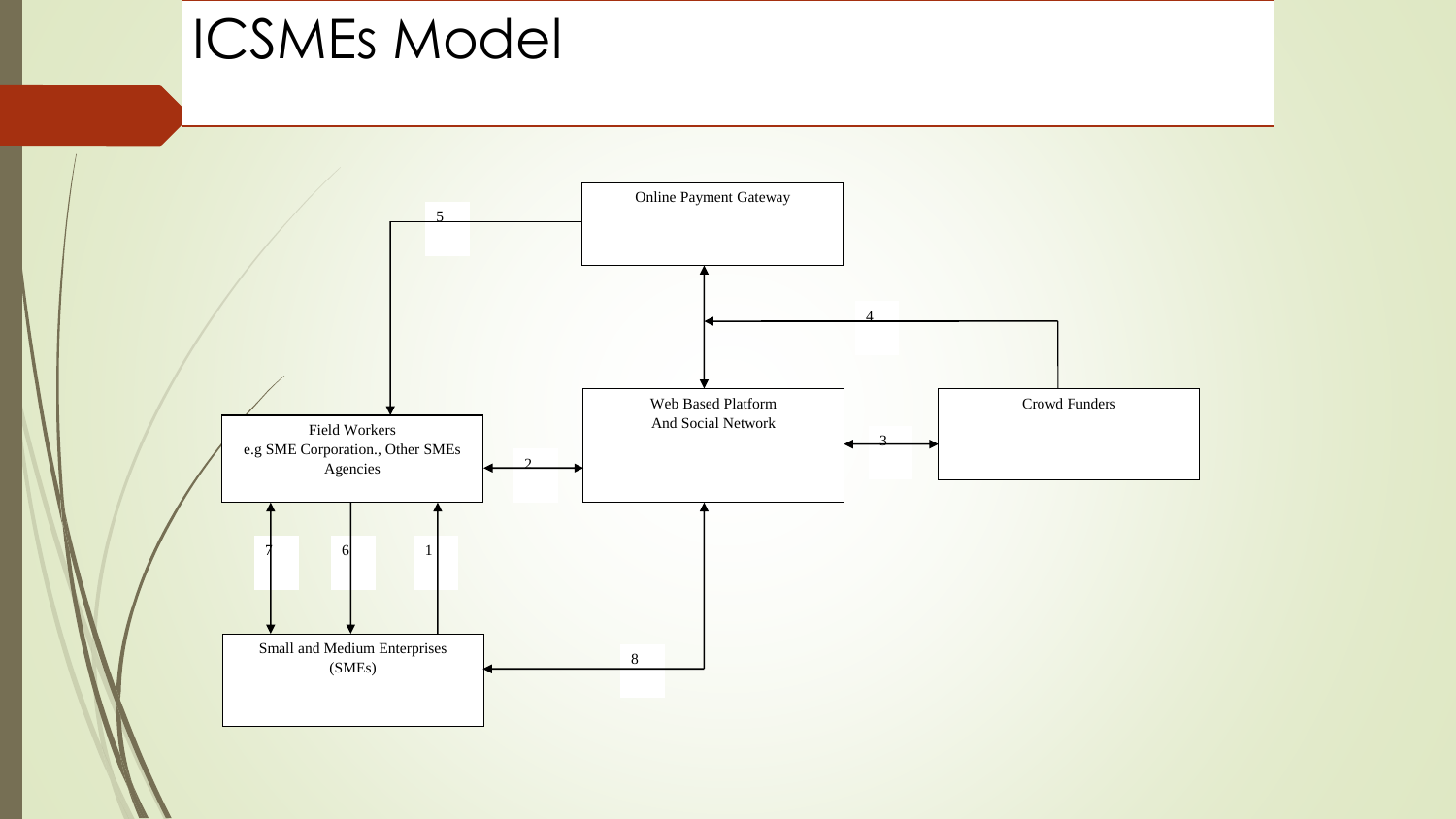# Major Findings

#### **(1) Survey Findings**

- SMEs are facing the problems of (i) **high interest rate**, (ii) **strict documentation requirement**, (iii) **strict collateral requirement**, (iv) **insufficient amount of financing**, (v) **long loan durations**, and (vi) **nature of business**.
- SMEs need an alternative way of raising external fund. Due to the problem of financing**, majority** of SMEs are **ready and enthusiastic to use ICSMEs model** to **fund their businesses** via Crowdfunding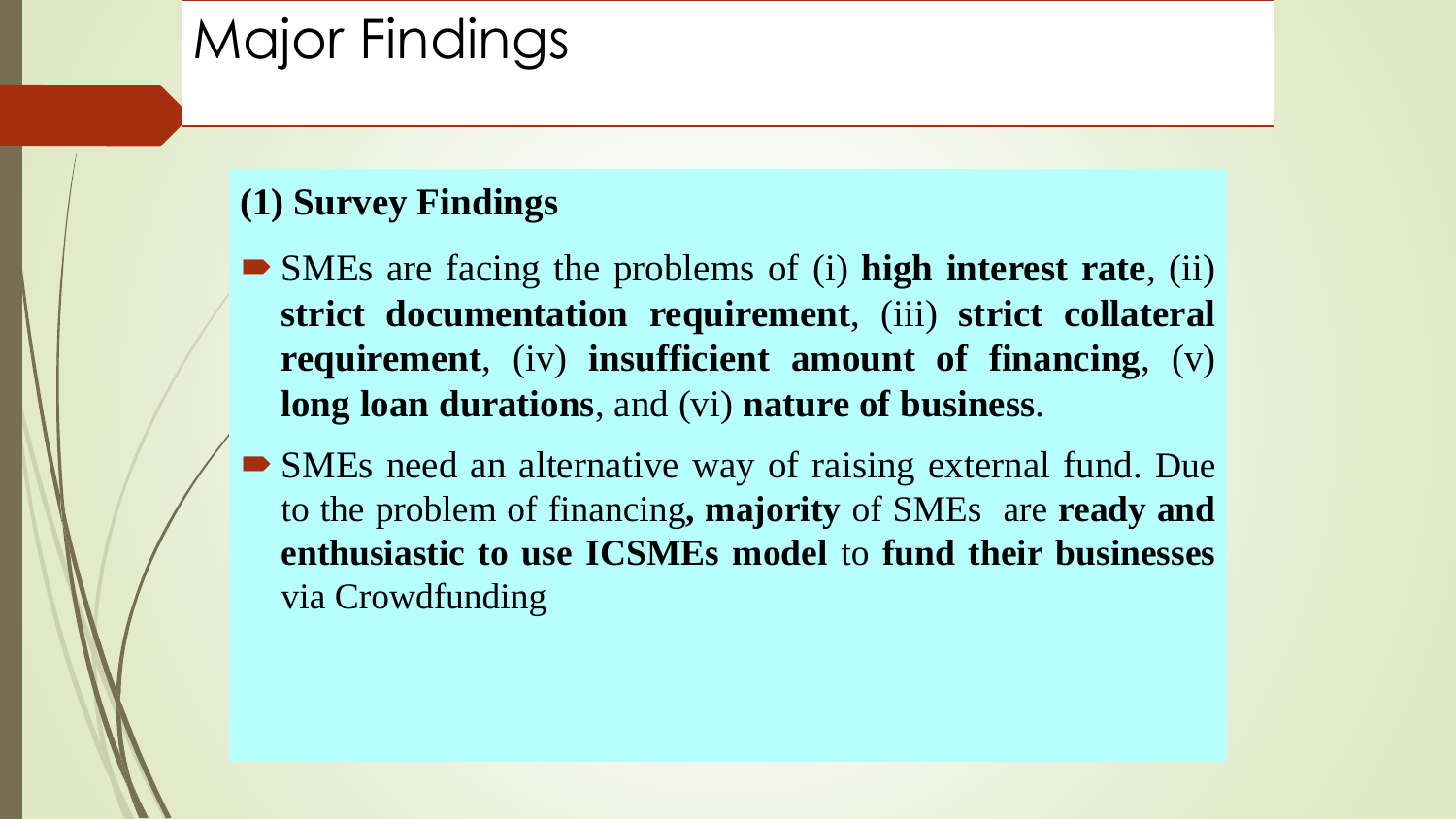| <b>HYPOTHESES</b>                                   | <b>METHOD OF</b>     | <b>SURVEY FINDINGS</b>            |
|-----------------------------------------------------|----------------------|-----------------------------------|
|                                                     | <b>ANALYSIS</b>      |                                   |
| Ho: There is no significant (positive) influence of | <b>Partial Least</b> | <b>Reject</b> the null hypotheses |
| perceived usefulness on the intention to engage in  | Squares (PLS)        |                                   |
| <b>ICSMEs model among SMEs.</b>                     |                      | Hence perceived                   |
| Ha: There is a significant (positive) influence of  |                      | usefulness and behavioral         |
| perceived usefulness on the intention to engage in  |                      | intention are significant         |
| <b>ICSMEs model among SMEs.</b>                     |                      | and <b>positively</b> related     |
|                                                     |                      |                                   |
|                                                     |                      |                                   |
|                                                     |                      |                                   |

Perceived usefulness is the perception that a given a technological-based system, it will help a user (in our case SMEs) to achieve his or her work goals. SMEs need a mechanism that could help them to raise financing to support their businesses. Thus, by using ICSMEs model which is through online platform, it will help SMEs to raise fund for start-up or expanding their business in Malaysia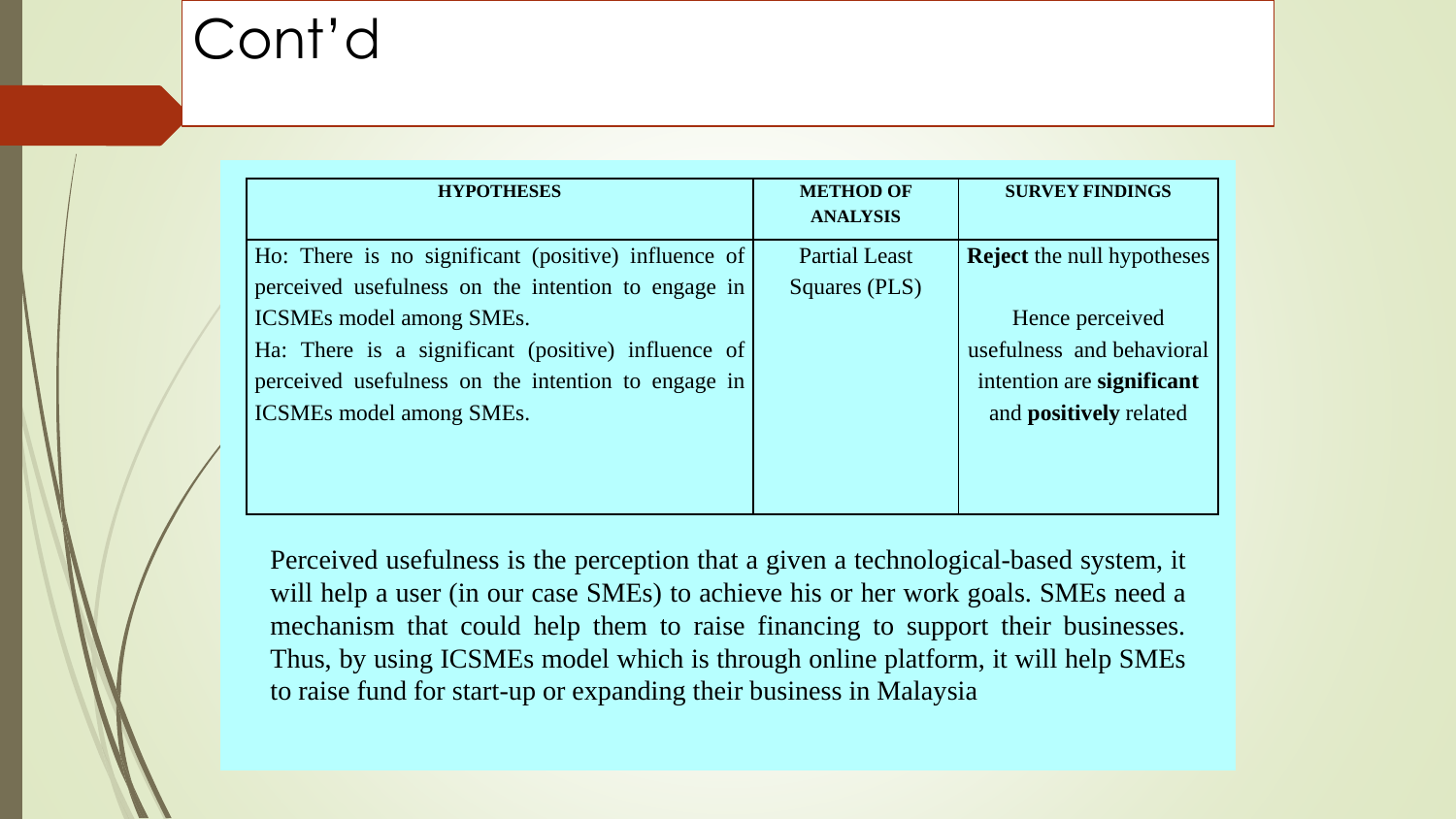| <b>HYPOTHESES</b>                                   | <b>METHOD OF</b>     | <b>SURVEY FINDINGS</b>        |
|-----------------------------------------------------|----------------------|-------------------------------|
|                                                     | <b>ANALYSIS</b>      |                               |
| Ho: There is no significant (positive) influence of | <b>Partial Least</b> | <b>Reject</b> the null        |
| perceived ease of use on the intention to engage in | Squares (PLS)        | hypotheses                    |
| <b>ICSMEs model among SMEs.</b>                     |                      |                               |
| Ha: There is a significant (positive) influence of  |                      | Hence, perceived ease         |
| perceived ease of use on the intention to engage in |                      | of use and behavioral         |
| <b>ICSMEs model among SMEs.</b>                     |                      | intention are significant     |
|                                                     |                      | and <b>positively</b> related |
|                                                     |                      |                               |
|                                                     |                      |                               |

On the other hand, perceived ease of use is defined as the degree to which a person believes that easy-to-use technology was associated with greater intent to use it (Davis, 1989). Thus, the easier to involve with ICSMEs model, it will attract more Malaysian SMEs to raise fund using this platform.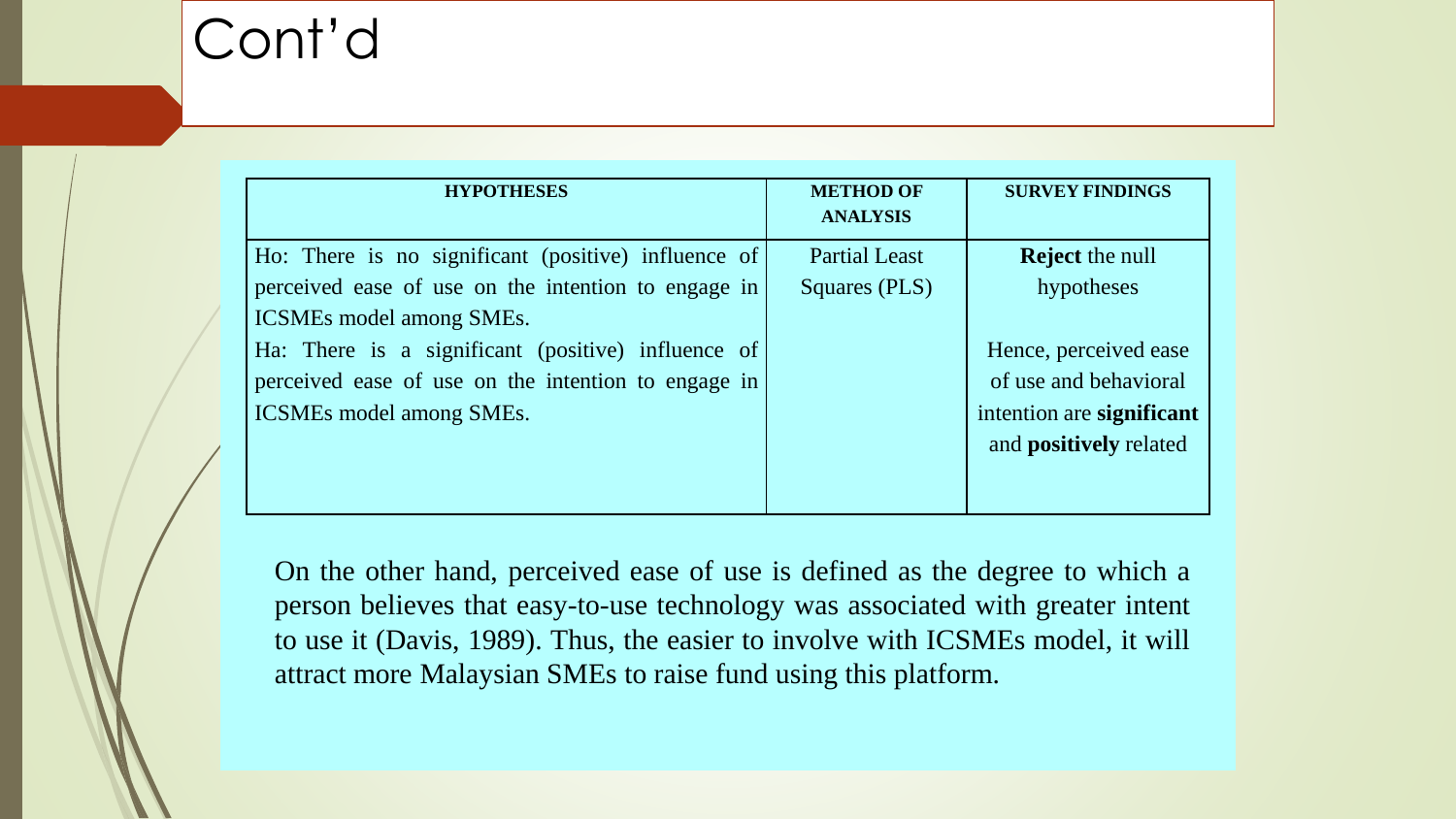| <b>HYPOTHESES</b>                                   | <b>METHOD OF</b>     | <b>SURVEY FINDINGS</b> |
|-----------------------------------------------------|----------------------|------------------------|
|                                                     | <b>ANALYSIS</b>      |                        |
| Ho: There is no significant (positive) influence of | <b>Partial Least</b> | <b>Reject</b> the null |
| perceived ease of use on perceived usefulness of    | Squares (PLS)        | hypotheses             |
| <b>ICSMEs model among SMEs.</b>                     |                      |                        |
| Ha: There is a significant (positive) influence of  |                      | Hence, perceived ease  |
| perceived ease of use on perceived usefulness of    |                      | of use was positively  |
| <b>ICSMEs model among SMEs.</b>                     |                      | associated with        |
|                                                     |                      | perceived usefulness   |
|                                                     |                      |                        |
|                                                     |                      |                        |

Meanwhile, perceived ease of use was positively associated with perceived usefulness. It means that the easier the system was to use, the more useful it was perceived to be. Thus, ICSMEs model may need to have the features that useful to the user particularly SMEs, who are looking for external fund.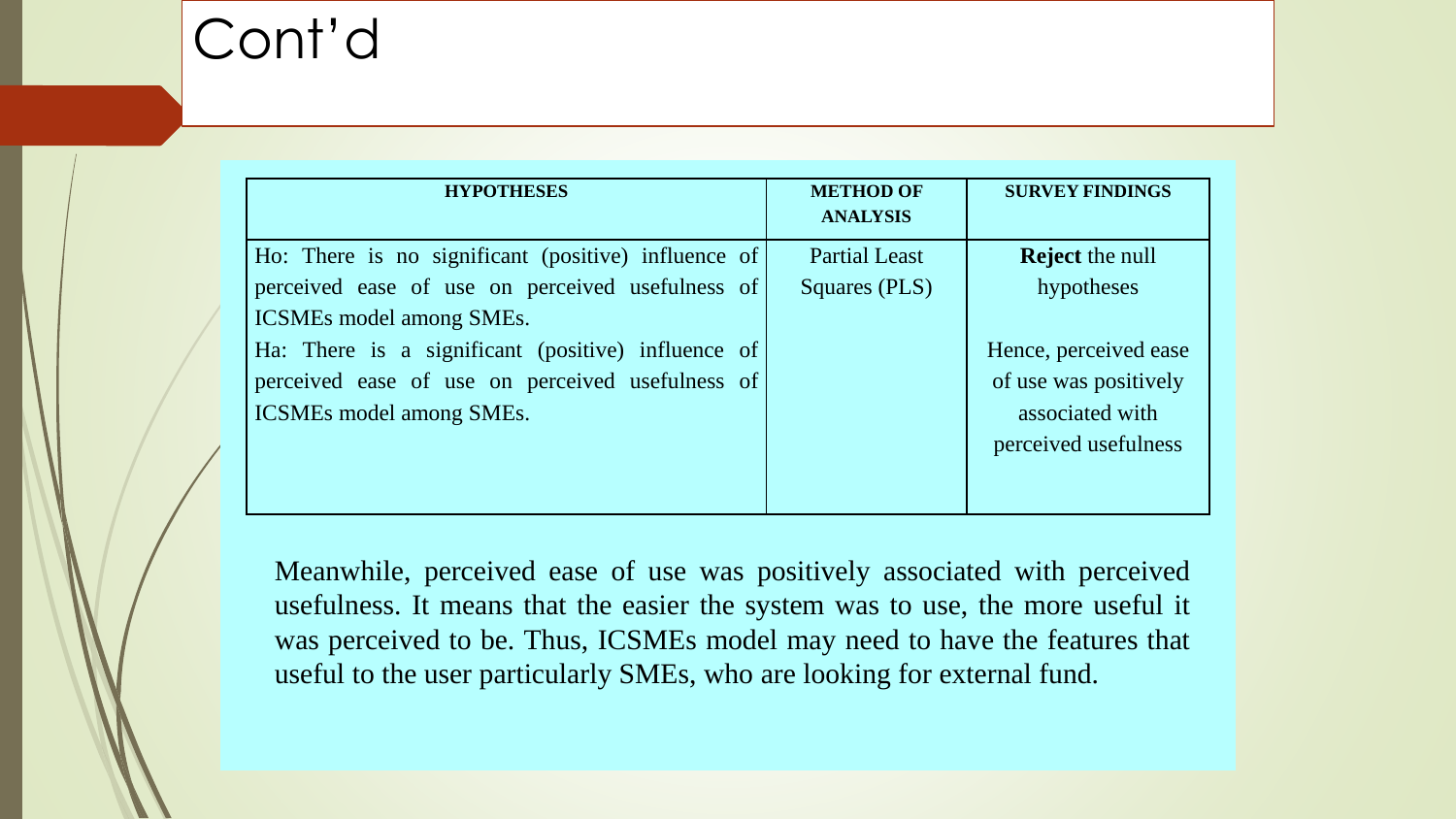### Implications Of The Study